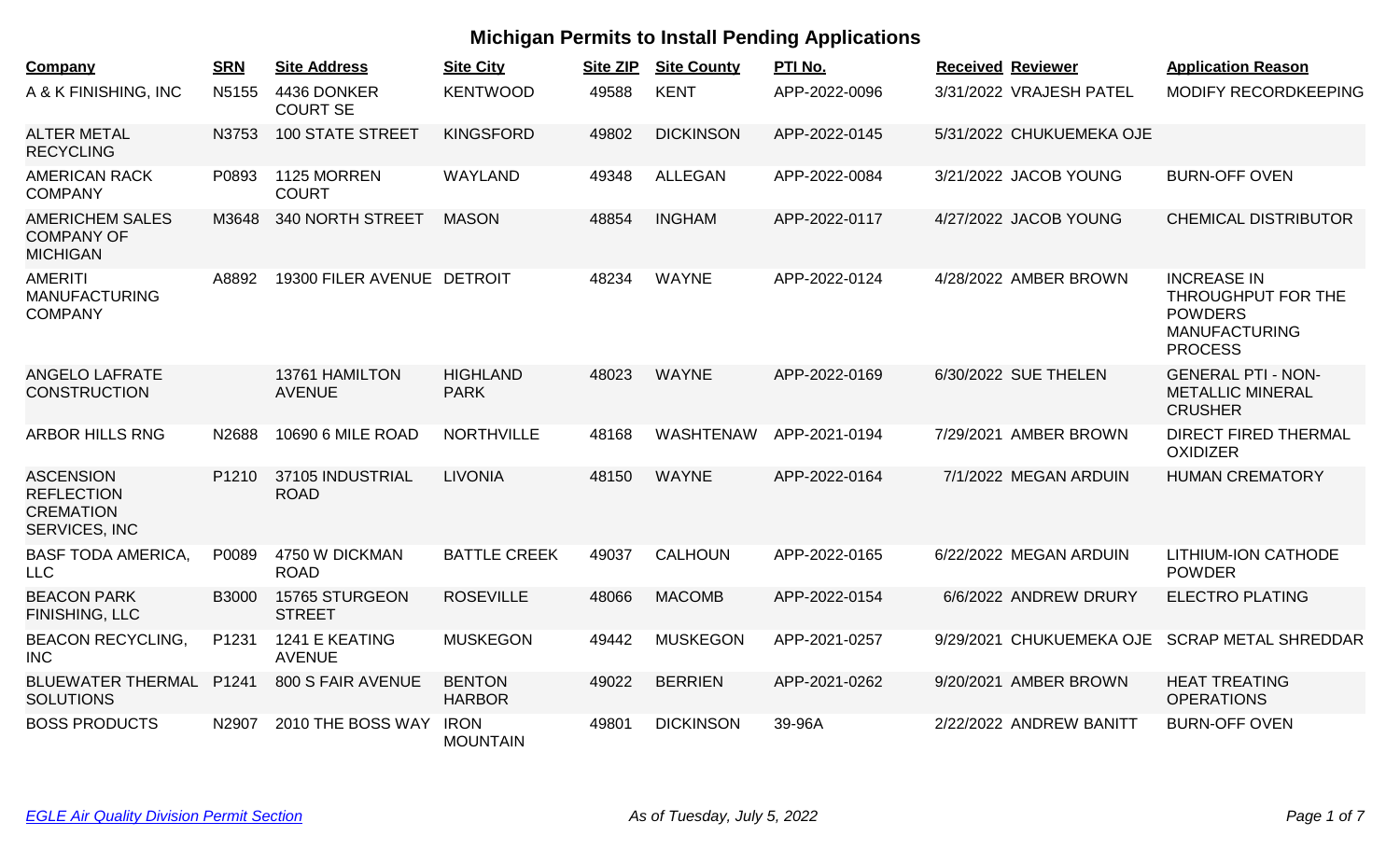| Company                                                   | <b>SRN</b>        | <b>Site Address</b>                                                 | <b>Site City</b>   | <b>Site ZIP</b> | <b>Site County</b> | PTI No.       | <b>Received Reviewer</b>                | <b>Application Reason</b>                                                                 |
|-----------------------------------------------------------|-------------------|---------------------------------------------------------------------|--------------------|-----------------|--------------------|---------------|-----------------------------------------|-------------------------------------------------------------------------------------------|
| <b>BRIGHTON</b><br><b>CREMATION</b><br><b>CORPORATION</b> | P1292             | <b>2839 E COURT</b><br><b>STREET</b>                                | <b>FLINT</b>       | 48506           | <b>GENESEE</b>     | APP-2022-0149 | 6/2/2022 MEGAN ARDUIN                   | <b>HUMAN &amp; PET</b><br><b>CREMATORY</b>                                                |
| <b>BUCKEYE TERMINALS,</b><br><b>LLC</b>                   | <b>B7778</b>      | 17806 N SHORE<br>DRIVE -<br><b>FERRYSBURG</b><br><b>TERMINAL</b>    | <b>FERRYSBURG</b>  | 49409           | <b>OTTAWA</b>      | APP-2021-0340 | 12/21/2021 MARINA<br><b>OSTASZEWSKI</b> | OPT-OUT CONDITIONS                                                                        |
| <b>CARMEUSE LIME, INC</b>                                 | B <sub>2169</sub> | <b>25 MARION</b><br><b>AVENUE - RIVER</b><br><b>ROUGE OPERATION</b> | <b>RIVER ROUGE</b> | 48218           | <b>WAYNE</b>       | APP-2022-0107 | 4/4/2022 MELISSA BYRNES                 | <b>COKE OVEN GAS</b><br><b>ADDITIONAL FUEL IN</b><br><b>LIME KILNS</b>                    |
| <b>CONDAT</b><br><b>CORPORATION</b>                       | P0107             | <b>250 S INDUSTRIAL</b><br><b>DRIVE</b>                             | <b>SALINE</b>      | 48176           | <b>WASHTENAW</b>   | APP-2022-0057 | 2/22/2022 DAVID THOMPSON                | <b>EXTRACTION</b><br><b>EQUIPMENT TO</b><br><b>CONTROL OUR POWDER</b><br>& LIQUID PROCESS |
| <b>DARLING</b><br><b>INGREDIENTS, INC</b>                 | N0547             | 5900 OLD ALLEGAN<br><b>ROAD</b>                                     | <b>HAMILTON</b>    | 49419           | <b>ALLEGAN</b>     | APP-2022-0097 | 4/5/2022 CHUKUEMEKA OJE                 | <b>REMOVAL OF THE FOUR</b><br><b>SMALL BATCH FEATHER</b><br><b>COOKERS AND DRYERS</b>     |
| DE SAEGHER ENERGY,<br><b>LLC</b>                          | P1256             | 8068 W BUCHANAN<br><b>ROAD</b>                                      | <b>MIDDLETON</b>   | 48856           | <b>GRATIOT</b>     | APP-2022-0021 | 1/21/2022 THOMAS HERCULA                | <b>TWO ANAEROBIC</b><br><b>DIGESTERS</b>                                                  |
| <b>DOW SILICONES</b><br><b>CORPORATION</b>                | A4043             | 3901 S SAGINAW<br>ROAD - 502 BUILDING                               | <b>MIDLAND</b>     | 48686           | <b>MIDLAND</b>     | APP-2021-0306 | 12/2/2021 DAVID THOMPSON                | EU502-07                                                                                  |
| <b>DOW SILICONES</b><br><b>CORPORATION</b>                | A4043             | 3901 S SAGINAW<br>ROAD - 502 BUILDING                               | <b>MIDLAND</b>     | 48686           | <b>MIDLAND</b>     | APP-2021-0307 | 12/2/2021 DAVID THOMPSON EU502-09       |                                                                                           |
| <b>DOW SILICONES</b><br><b>CORPORATION</b>                | A4043             | 3901 S SAGINAW<br>ROAD - 303 BUILDING                               | <b>MIDLAND</b>     | 48686           | <b>MIDLAND</b>     | APP-2022-0038 | 2/3/2022 CHUKUEMEKA OJE EU303-15        |                                                                                           |
| <b>DOW SILICONES</b><br><b>CORPORATION</b>                | A4043             | 3901 S SAGINAW<br>ROAD - 303 BUILDING                               | <b>MIDLAND</b>     | 48686           | <b>MIDLAND</b>     | APP-2022-0103 | 4/8/2022 CHUKUEMEKA OJE EU303-16        |                                                                                           |
| <b>DOW SILICONES</b><br><b>CORPORATION</b>                | A4043             | 3901 S SAGINAW<br>ROAD - 108 BUILDING                               | <b>MIDLAND</b>     | 48686           | <b>MIDLAND</b>     | APP-2022-0114 | 4/22/2022 CHUKUEMEKA OJE EU108-01       |                                                                                           |
| <b>DTE ELECTRIC</b><br><b>COMPANY</b>                     | B2796             | 4505 KING ROAD                                                      | <b>CHINA</b>       | 48054           | <b>SAINT CLAIR</b> | APP-2022-0123 | 4/11/2022 LAUREN MAGIRL                 | <b>4 COMBUSTION TURBINE</b><br><b>GENERATORS</b>                                          |
| <b>DTE ENERGY</b><br><b>COMPANY</b>                       | P1289             | 1 ENERGY PLAZA -<br><b>DOWNTOWN</b><br><b>HEADQUARTERS</b>          | <b>DETROIT</b>     | 48226           | <b>WAYNE</b>       | APP-2022-0148 | 6/7/2022 LAUREN MAGIRL                  | PORTABLE GENERATOR                                                                        |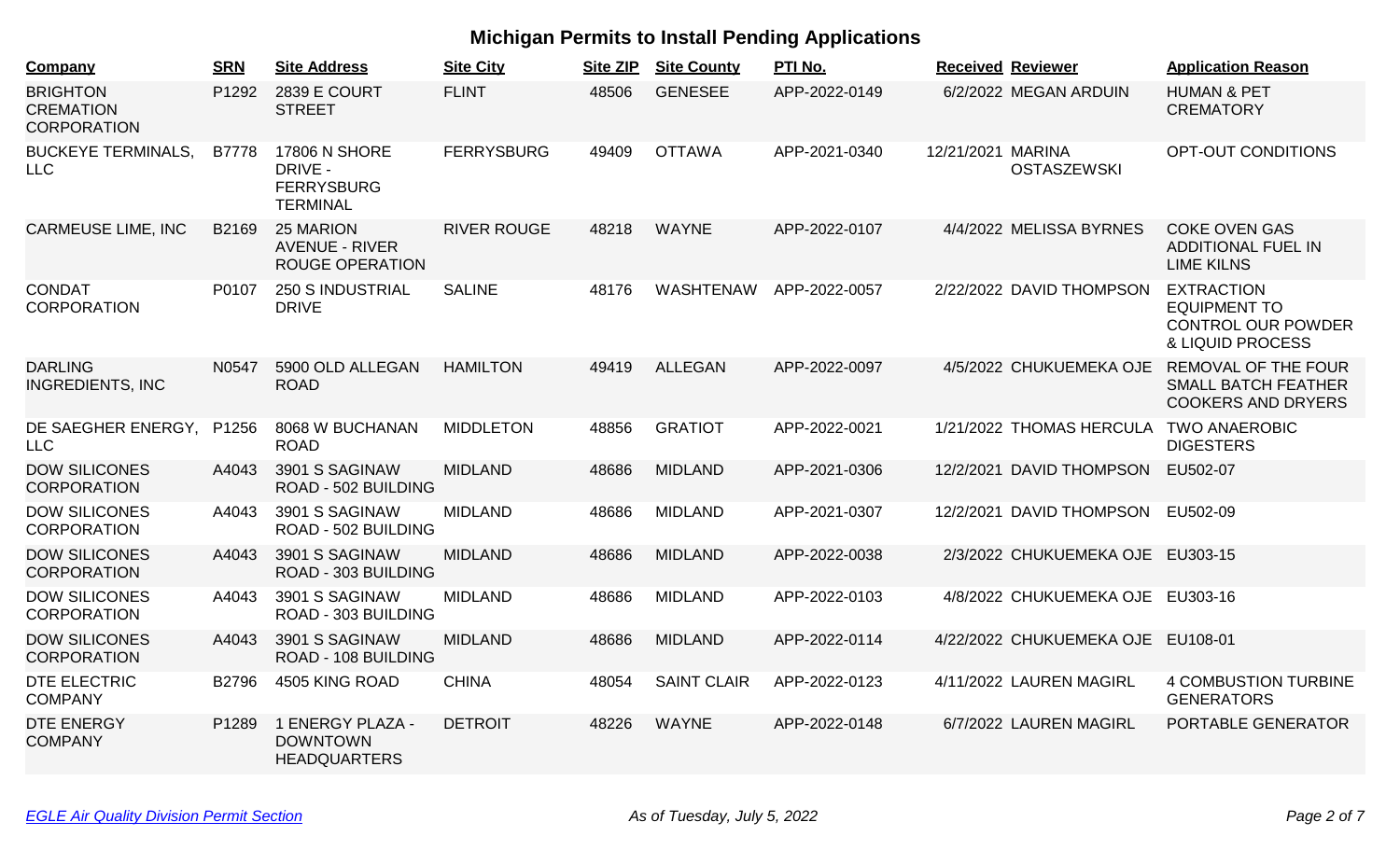| Company                                                          | <b>SRN</b> | <b>Site Address</b>                                                                            | <b>Site City</b>                    | <b>Site ZIP</b> | <b>Site County</b> | PTI No.       |                 | <b>Received Reviewer</b>             | <b>Application Reason</b>                                                                         |
|------------------------------------------------------------------|------------|------------------------------------------------------------------------------------------------|-------------------------------------|-----------------|--------------------|---------------|-----------------|--------------------------------------|---------------------------------------------------------------------------------------------------|
| <b>EAGLE ALUMINUM</b><br>PERMANENT MOLD<br>CASTING, INC          | P0319      | 2134 NORTHWOODS<br><b>DRIVE</b>                                                                | <b>MUSKEGON</b>                     | 49442           | <b>MUSKEGON</b>    | APP-2022-0122 |                 | 4/27/2022 MEGAN ARDUIN               | <b>DELETING EMISSION</b><br>UNITS FOR PATTERN<br><b>EQUIPMENT</b>                                 |
| <b>ENVIRONMENTAL</b><br><b>WOOD SOLUTIONS</b>                    | N7685      | 1550 HARPER<br><b>AVENUE</b>                                                                   | <b>DETROIT</b>                      | 48211           | <b>WAYNE</b>       | APP-2022-0166 |                 | 6/24/2022 ANDREW DRURY               | <b>MOBILE SHREDDER</b>                                                                            |
| <b>EXCEL TESTING &amp;</b><br><b>ENGINEERING, LLC</b>            | N6962      | 9059 SAMUEL<br><b>BARTON DRIVE</b>                                                             | <b>VAN BUREN</b><br><b>TOWNSHIP</b> | 48111           | <b>WAYNE</b>       | APP-2022-0065 |                 | 2/17/2022 THOMAS HERCULA             | <b>UPDATE EMISSION</b><br><b>FACTORS</b>                                                          |
| FCA US LLC - DETROIT<br><b>ASSEMBLY COMPLEX -</b><br><b>MACK</b> | N2155      | 4000 SAINT JEAN<br><b>STREET</b>                                                               | <b>DETROIT</b>                      | 48214           | <b>WAYNE</b>       | APP-2022-0125 |                 | 5/9/2022 DAVID THOMPSON              | NEW RTO, UPDATES TO<br><b>EXHAUST PARAMETERS</b>                                                  |
| <b>FORD MOTOR</b><br><b>COMPANY</b>                              | M4734      | 35500 PLYMOUTH<br>ROAD - AUTO<br><b>TRANSMISSION</b><br><b>NEW PRODUCTION</b><br><b>CENTER</b> | <b>LIVONIA</b>                      | 48150           | <b>WAYNE</b>       | APP-2022-0051 | 2/8/2022 MARINA | <b>OSTASZEWSKI</b>                   | PROPOSING NEW LIMITS<br><b>ON EXISTING</b><br><b>DYNAMOMETERS</b>                                 |
| <b>FOREST LAWN</b><br>LANDFILL, INC                              | N2407      | 8230 W FOREST<br><b>LAWN ROAD</b>                                                              | <b>THREE OAKS</b>                   | 49128           | <b>BERRIEN</b>     | APP-2022-0156 |                 | 5/26/2022 MELISSA BYRNES             | <b>MODIFICATION OF</b><br><b>APPLICABLE</b><br><b>REGULATORY</b><br><b>REQUIREMENTS</b>           |
| <b>FREEHOLD ENERGY</b><br>RNG, LLC                               | P1264      | 2190 SQUIRES ROAD                                                                              | <b>BAILEY</b>                       | 49303           | <b>MUSKEGON</b>    | APP-2022-0049 |                 | 2/9/2022 MEGAN ARDUIN                | <b>TWO ANEROBIC</b><br><b>DIGESTERS</b>                                                           |
| <b>GENERAL MOTORS</b><br><b>CORPORATION</b>                      | A5262      | 3300 GENERAL<br><b>MOTORS ROAD -</b><br><b>MILFORD PROVING</b><br><b>GROUND</b>                | <b>MILFORD</b>                      | 48380           | <b>OAKLAND</b>     | APP-2022-0153 |                 | 6/1/2022 LAUREN MAGIRL               | <b>EMERGENCY</b><br><b>GENERATOR UNITS</b>                                                        |
| <b>GENERAL MOTORS,</b><br><b>LLC</b>                             | B7227      | 4555 GIDDINGS<br><b>ROAD - ORION</b><br><b>ASSEMBLY PLANT</b>                                  | <b>ORION</b>                        | 48359           | <b>OAKLAND</b>     | APP-2022-0089 |                 | 4/1/2022 DAVID THOMPSON              | <b>MANUFACTURING OF</b><br>NEW ELECTRIC VEHICLES                                                  |
| <b>G-M WOOD PRODUCTS</b>                                         | P0477      | 531 CLAY STREET                                                                                | <b>NEWAYGO</b>                      | 49337           | <b>NEWAYGO</b>     | 87-22         |                 | 12/2/2021 NICHOLAS<br><b>CARLSON</b> | <b>CONSOLIDATE ALL</b><br><b>EMISSION PPERATIONS</b><br><b>INTO TWO FLEXIBLE</b><br><b>GROUPS</b> |
| <b>GRANGER WASTE</b><br>SERVICES, INC                            | N5997      | 16980 WOOD ROAD - LANSING<br><b>GRANGER WOOD</b><br><b>STREET LANDFILL</b>                     |                                     | 48906           | <b>CLINTON</b>     | APP-2022-0155 |                 | 6/8/2022 MELISSA BYRNES              | <b>MODIFICATION OF</b><br><b>APPLICABLE</b><br><b>REGULATORY</b><br><b>REQUIREMENTS</b>           |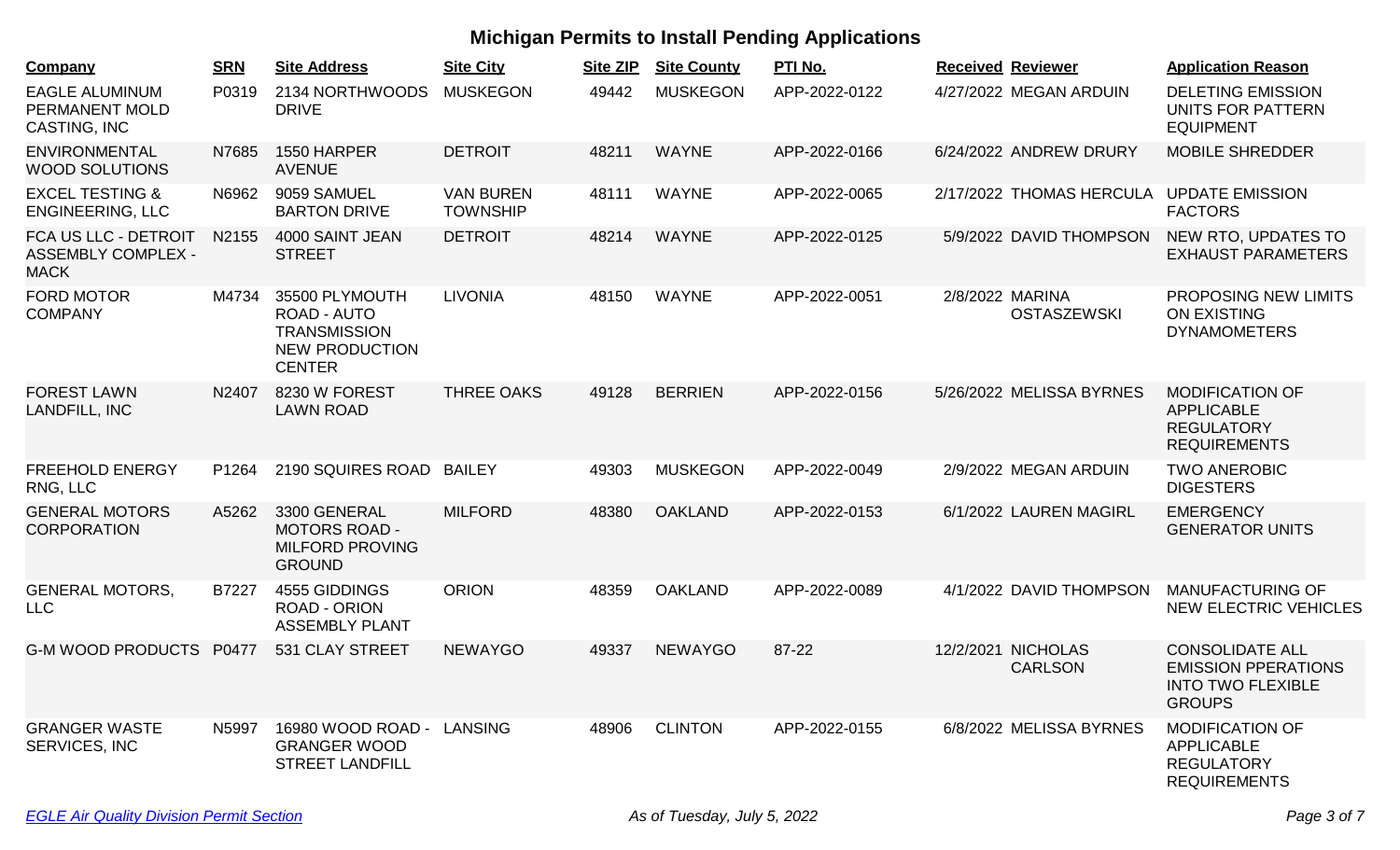| Company                                             | <b>SRN</b> | <b>Site Address</b>                                                                  | <b>Site City</b>    | <b>Site ZIP</b> | <b>Site County</b> | PTI No.       | <b>Received Reviewer</b>             | <b>Application Reason</b>                                                                    |
|-----------------------------------------------------|------------|--------------------------------------------------------------------------------------|---------------------|-----------------|--------------------|---------------|--------------------------------------|----------------------------------------------------------------------------------------------|
| <b>GRAYMONT (MI), LLC</b>                           | P1097      | <b>TROUT LAKE ROAD</b>                                                               | <b>REXTON</b>       | 49762           | <b>MACKINAC</b>    | APP-2022-0052 | 2/14/2022 MELISSA BYRNES             | <b>LIME MANUFACTURING</b><br><b>FACILITY</b>                                                 |
| <b>GREAT LAKES</b><br><b>COMPOSITE, LLC</b>         | N2430      | 401 S DELANEY<br><b>ROAD</b>                                                         | <b>OWOSSO</b>       | 48867           | <b>SHIAWASSEE</b>  | APP-2022-0128 | 5/9/2022 ANDREW BANITT               | <b>ACETONE RECYCLING</b><br><b>SYSTEM AND EMISSION</b><br><b>FACTOR CHANGE</b>               |
| <b>H B FULLER COMPANY</b>                           | B5918      | 2727 KINNEY<br><b>AVENUE NW</b>                                                      | <b>GRAND RAPIDS</b> | 49534           | <b>KENT</b>        | APP-2022-0163 | 6/16/2022 JANELLE<br><b>TROWHILL</b> | <b>TWO MIXERS</b>                                                                            |
| <b>HARBOR FOAM, INC</b>                             | N7754      | 2950 PRAIRIE<br><b>STREET SW - SUITE</b><br>300                                      | <b>GRANDVILLE</b>   | 49418           | <b>KENT</b>        | APP-2021-0287 | 11/8/2021 JEFF KHALED                | ONE BLOCK MOLDING<br><b>UNIT</b>                                                             |
| <b>HAWORTH, INC</b>                                 | B7186      | 1 HAWORTH CENTER HOLLAND                                                             |                     | 49423           | <b>ALLEGAN</b>     | APP-2022-0119 | 4/28/2022 CHUKUEMEKA OJE             | OPT-OUT                                                                                      |
| <b>INDUSTRIAL</b><br><b>STRIPPING SERVICES</b>      | N6442      | 2235 29TH STREET<br><b>SE</b>                                                        | <b>GRAND RAPIDS</b> | 49508           | <b>KENT</b>        | APP-2022-0131 | 5/25/2022 ANDREW BANITT              | TWO BURN OFF OVENS                                                                           |
| <b>JAMES PETERSON</b><br>SONS, INC                  |            | US-2 NORTH ON M-<br>64 - SMILEY'S PIT                                                | <b>MARENISCO</b>    | 49911           | <b>GOGEBIC</b>     | APP-2022-0158 | 6/27/2022 SUE THELEN                 | <b>GENERAL PTI - NON-</b><br><b>METALLIC MINERAL</b><br><b>CRUSHER</b>                       |
| <b>KAWASAKI MOTORS</b><br><b>CORP USA</b>           | P0677      | 5080 36TH STREET<br><b>SE</b>                                                        | <b>GRAND RAPIDS</b> | 49152           | <b>KENT</b>        | 67-22         | 6/29/2021 AMBER BROWN                | <b>ENGINE TEST CELLS</b><br>(DYNAMOMETERS)                                                   |
| <b>KEEBLER COMPANY</b>                              | B4395      | 310 28TH STREET SE GRAND RAPIDS                                                      |                     | 49548           | <b>KENT</b>        | APP-2021-0319 | 12/20/2021 VRAJESH PATEL             | <b>INCORPORATE AN</b><br><b>EMITTANCE FACTOR FOR</b><br>PROPYLENE GLYCOL                     |
| <b>KPMF USA</b>                                     | N2702      | 57 KAY INDUSTRIAL<br><b>DRIVE</b>                                                    | <b>LAKE ORION</b>   | 48359           | <b>OAKLAND</b>     | APP-2022-0105 | 4/8/2022 VRAJESH PATEL               | <b>TWO NEW COATING</b><br><b>LINES</b>                                                       |
| L J GASCHO<br><b>FURNITURE COMPANY</b>              | N4989      | 8308 HAIST ROAD                                                                      | <b>PIGEON</b>       | 48755           | <b>HURON</b>       | APP-2022-0138 | 4/11/2022 VRAJESH PATEL              | <b>REMODEL CURRENT</b><br><b>FINISH FACILITY TO</b><br><b>IMPROVE PROCESS</b><br><b>FLOW</b> |
| <b>LAMBDA ENERGY</b><br><b>RESOURCES, LLC</b>       | N6005      | 11155 TWIN LAKE<br><b>ROAD - SW NE NW</b><br>SEC 24, T27N,<br>R08W - BLUE LAKE<br>17 | <b>KALKASKA</b>     | 49646           | <b>KALKASKA</b>    | APP-2022-0129 | 5/16/2022 JANELLE<br><b>TROWHILL</b> | <b>COMPRESSOR ENGINE</b>                                                                     |
| <b>LANSING BOARD OF</b><br><b>WATER &amp; LIGHT</b> | B4001      | 3725 S CANAL<br><b>ROAD - ERICKSON</b><br><b>STATION</b>                             | <b>LANSING</b>      | 48917           | <b>EATON</b>       | APP-2022-0146 | 6/1/2022 MEGAN ARDUIN                | <b>ADMINISTRATIVE</b><br><b>CHANGES</b>                                                      |
|                                                     |            |                                                                                      |                     |                 |                    |               |                                      |                                                                                              |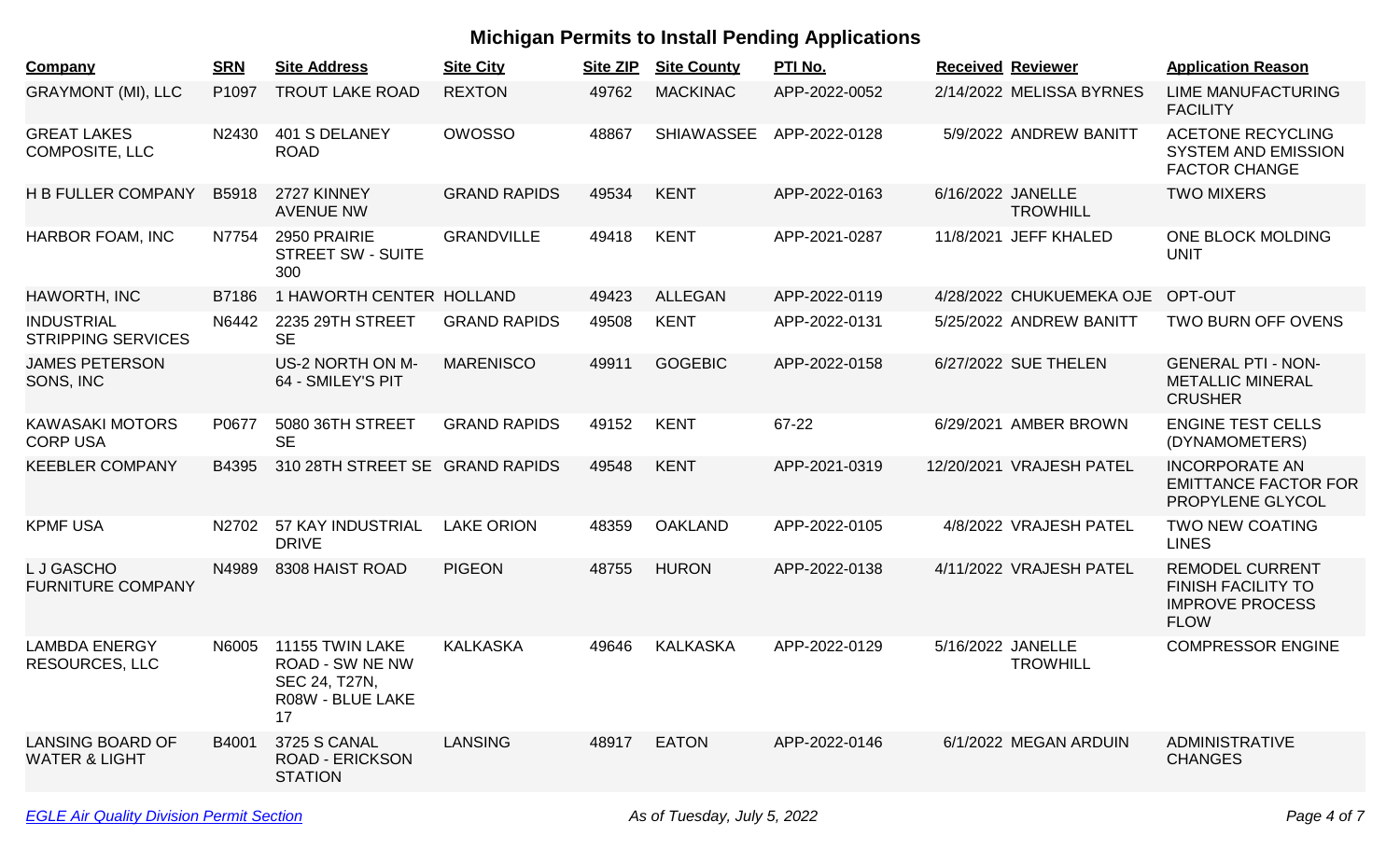| Company                                                                                          | <b>SRN</b> | <b>Site Address</b>                                       | <b>Site City</b>                  | <b>Site ZIP</b> | <b>Site County</b> | PTI No.       |                  | <b>Received Reviewer</b>             | <b>Application Reason</b>                                                                          |
|--------------------------------------------------------------------------------------------------|------------|-----------------------------------------------------------|-----------------------------------|-----------------|--------------------|---------------|------------------|--------------------------------------|----------------------------------------------------------------------------------------------------|
| <b>MAHLE INDUSTRIES,</b><br><b>INC</b>                                                           | N7320      | 23030 MAHLE DRIVE                                         | <b>FARMINGTON</b><br><b>HILLS</b> | 48335           | <b>OAKLAND</b>     | APP-2022-0127 | 5/11/2022 MARINA | <b>OSTASZEWSKI</b>                   | <b>REACTIVATION OF</b><br><b>EXISTING TEST CELLS</b>                                               |
| <b>MAHLE POWERTRAIN,</b><br><b>LLC</b>                                                           | P0316      | 14900 GALLEON<br><b>COURT</b>                             | PLYMOUTH<br><b>TOWNSHIP</b>       | 48170           | <b>WAYNE</b>       | APP-2022-0167 |                  | 6/23/2022 THOMAS HERCULA             | <b>COMBINE TEST CELLS 5</b><br>& 6                                                                 |
| <b>MARATHON</b><br><b>PETROLEUM</b><br><b>COMPANY LP</b>                                         | A9831      | 1001 S OAKWOOD                                            | <b>DETROIT</b>                    | 48217           | <b>WAYNE</b>       | APP-2022-0004 |                  | 1/7/2022 ANDREW DRURY                | <b>MODIFY LANGUAGE FOR</b><br>EU72SULRBLOCK2-S1                                                    |
| <b>MICHIGAN FOAM</b><br>PRODUCTS, LLC                                                            | N3078      | 1820 CHICAGO<br><b>DRIVE SW</b>                           | <b>GRAND RAPIDS</b>               | 49519           | <b>KENT</b>        | APP-2022-0098 |                  | 3/28/2022 ANDREW DRURY               | <b>INSTALL RTO</b>                                                                                 |
| <b>MICHIGAN GAS</b><br><b>UTILITIES</b><br><b>CORPORATION</b>                                    | N6015      | 21663 24 MILE ROAD                                        | <b>OLIVET</b>                     | 49076           | <b>CALHOUN</b>     | APP-2022-0168 | 6/28/2022 MARINA | <b>OSTASZEWSKI</b>                   | <b>NEW NATURAL GAS</b><br><b>COMPRESSOR ENGINE</b>                                                 |
| <b>MICHIGAN STATE</b><br><b>UNIVERSITY</b>                                                       | K3249      | 3634 E JOLLY ROAD                                         | <b>EAST LANSING</b>               | 48910           | <b>INGHAM</b>      | APP-2022-0160 |                  | 6/14/2022 THOMAS HERCULA             | THREE WALK-IN FUME<br><b>HOODS</b>                                                                 |
| <b>MIDLAND</b><br><b>COGENERATION</b><br><b>VENTURE</b>                                          | B6527      | 100 E PROGRESS<br><b>PLACE</b>                            | <b>MIDLAND</b>                    | 48640           | <b>MIDLAND</b>     | APP-2021-0311 |                  | 11/24/2021 MELISSA BYRNES            | <b>NATURAL GAS FIRED</b><br><b>COMBINED CYCLE</b><br><b>COMBUSTION TURBINE</b><br><b>GENERATOR</b> |
| <b>MOLDED PLASTIC</b><br><b>INDUSTRIES, INC</b>                                                  | N0034      | 2382 JARCO DRIVE                                          | <b>HOLT</b>                       | 48842           | <b>INGHAM</b>      | APP-2022-0068 |                  | 3/9/2022 JEFF KHALED                 | TWO NEW GEL COAT<br><b>BOOTHS</b>                                                                  |
| <b>MOTUS INTEGRATED</b><br><b>TECHNOLOGIES</b>                                                   | N5455      | 88 E 48TH STREET -<br><b>MAPLEWOOD</b><br><b>FACILITY</b> | <b>HOLLAND</b>                    | 49423           | <b>ALLEGAN</b>     | 139-04E       |                  | 2/1/2022 NICHOLAS<br><b>CARLSON</b>  | <b>INSTALL ADDITIONAL</b><br><b>AUTOFORMING LINE</b>                                               |
| <b>MULTI PACKAGING</b><br>SOLUTIONS, INC                                                         | N5214      | 13 W 4TH STREET                                           | <b>HOLLAND</b>                    | 49423           | <b>OTTAWA</b>      | 101-17A       |                  | 6/15/2022 ANDREW BANITT              | <b>ONE LITHOGRAPHIC</b><br><b>PRESS</b>                                                            |
| MULTI-PACKAGING<br>SOLUTIONS, INC                                                                | N6727      | 504 EASTERN<br><b>AVENUE</b>                              | <b>ALLEGAN</b>                    | 49010           | <b>ALLEGAN</b>     | APP-2022-0116 |                  | 4/12/2022 NICHOLAS<br><b>CARLSON</b> | THREE FLEXOGRAPHIC<br><b>PRESSES</b>                                                               |
| <b>NATIONAL</b><br><b>COMPOSITES-</b><br><b>AMERICAN</b><br><b>RECREATIONAL</b><br>PRODUCTS, LLC | P1250      | 130 S ALLOY DRIVE                                         | <b>FENTON</b>                     | 48430           | <b>GENESEE</b>     | APP-2022-0002 |                  | 1/4/2022 JEFF KHALED                 | NEW GELCOAT LINE,<br><b>OPEN MOLDING LINE AND</b><br><b>RESIN TRANSFER</b><br><b>MOLDING LINE</b>  |
| <b>NCP COATINGS, LLC</b>                                                                         | N2352      | 225 FORT STREET                                           | <b>NILES</b>                      | 49120           | <b>BERRIEN</b>     | APP-2022-0108 |                  | 4/4/2022 ANDREW DRURY                | <b>NEW PAINT PRODUCTION</b><br><b>EQUIPMENT</b>                                                    |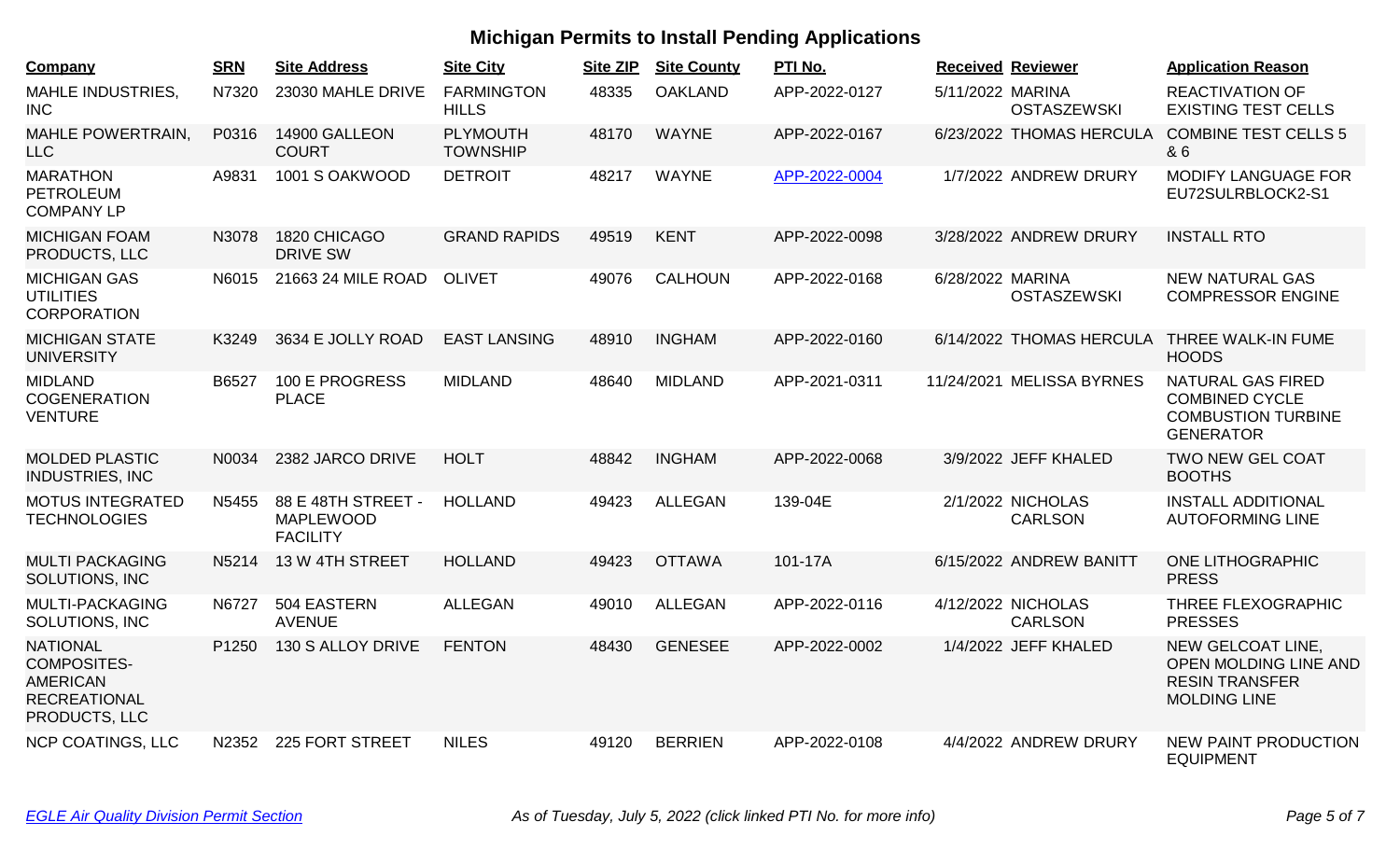| Company                                                          | <b>SRN</b> | <b>Site Address</b>                                               | <b>Site City</b>                 | <b>Site ZIP</b> | <b>Site County</b> | PTI No.                    | <b>Received Reviewer</b>            | <b>Application Reason</b>                                                                    |
|------------------------------------------------------------------|------------|-------------------------------------------------------------------|----------------------------------|-----------------|--------------------|----------------------------|-------------------------------------|----------------------------------------------------------------------------------------------|
| <b>NORTH AMERICAN</b><br><b>NATURAL</b><br><b>RESOURCES, INC</b> | N2804      | 21545<br>CANNONSVILLE<br><b>ROAD</b>                              | <b>PIERSON</b>                   | 49339           | <b>MONTCALM</b>    | APP-2021-0231              | 9/17/2021 AMBER BROWN               | THREE RECIPROCATING<br><b>INTERNAL COMBUSTION</b><br><b>ENGINES</b>                          |
| <b>NORTH AMERICAN</b><br><b>NATURAL</b><br>RESOURCES, INC        | N5432      | 3200 CHAMBERLAIN<br><b>ROAD</b>                                   | <b>BUCHANAN</b>                  | 49107           | <b>BERRIEN</b>     | APP-2022-0079              | 3/9/2022 LAUREN MAGIRL              | <b>RECIPROCATING</b><br><b>INTERNAL COMBUSTION</b><br><b>ENGINE GENERATOR</b><br><b>SETS</b> |
| NORTHEAST ASPHALT,<br><b>INC</b>                                 | P1277      | 11990 V-25 ROAD                                                   | <b>RAPID RIVER</b>               | 49878           | <b>DELTA</b>       | APP-2022-0101              | 3/21/2022 AMBER BROWN               | PORTABLE ASPALT MIX<br><b>PLANT</b>                                                          |
| NORTHEAST ASPHALT,<br><b>INC</b>                                 | P1278      | N13064 BLACK<br><b>RIVER ROAD</b>                                 | <b>IRONWOOD</b>                  | 49938           | <b>GOGEBIC</b>     | APP-2022-0100              | 3/21/2022 AMBER BROWN               | PORTABLE ASPHALT MIX<br><b>PLANT</b>                                                         |
| <b>OMIMEX ENERGY, INC</b>                                        | N2096      | 5954 W ARTHUR<br><b>ROAD</b>                                      | <b>NEW ERA</b>                   | 49446           | <b>OCEANA</b>      | APP-2022-0029              | 2/1/2022 JANELLE<br><b>TROWHILL</b> | <b>REMOVE EUENGINE01</b><br><b>AND EUAMINEUNIT</b>                                           |
| <b>OWENS PRODUCTS,</b><br><b>INC</b>                             | N5257      | 1107 PROGRESS<br><b>STREET</b>                                    | <b>STURGIS</b>                   | 49091           |                    | SAINT JOSEPH APP-2021-0313 | 12/7/2021 JEFF KHALED               | TO ALLOW FOR HIGHER<br>FRP PRODUCTION RATES                                                  |
| PAYNE AND DOLAN,<br><b>INC</b>                                   | P1279      | 4080 US HIGHWAY 2                                                 | <b>IRON RIVER</b>                | 49935           | <b>IRON</b>        | APP-2022-0099              | 3/21/2022 AMBER BROWN               | PORTABLE ASPHALT<br><b>PLANT</b>                                                             |
| PHARMACIA & UPJOHN<br><b>COMPANY, LLC</b>                        | B3610      | 7000 PORTAGE<br>ROAD - A<br><b>SUBSIDIARY OF</b><br><b>PFIZER</b> | <b>KALAMAZOO</b>                 | 49001           | <b>KALAMAZOO</b>   | APP-2022-0133              | 5/27/2022 ANDREW DRURY              | <b>TEMPORARY OPERATION</b><br>OF PARTICULATE<br><b>CONTROL DEVICE</b>                        |
| PHARMACIA & UPJOHN<br><b>COMPANY, LLC</b>                        | B3610      | 7000 PORTAGE<br>ROAD - A<br><b>SUBSIDIARY OF</b><br><b>PFIZER</b> | <b>KALAMAZOO</b>                 | 49001           | <b>KALAMAZOO</b>   | APP-2022-0135              | 5/27/2022 ANDREW DRURY              | <b>SCRUBBER SYSTEM</b><br><b>REPLACEMENT IN B120</b>                                         |
| <b>PRESISON LASER &amp;</b><br>MANUFACTURING, LLC                | P1294      | 31330 STEPHENSON<br><b>HIGHWAY</b>                                | <b>MADISON</b><br><b>HEIGHTS</b> | 48071           | <b>OAKLAND</b>     | 86-22                      | 6/24/2022 SUE THELEN                | <b>GENERAL PTI - COATING</b><br>LINES (UP TO 10 TPY<br>VOCS)                                 |
| <b>PVS TECHNOLOGIES</b>                                          | B2371      | <b>10825 HARPER</b><br><b>AVENUE</b>                              | <b>DETROIT</b>                   | 48213           | <b>WAYNE</b>       | APP-2022-0060              | 2/11/2022 THOMAS HERCULA            | <b>NEW TANKS</b>                                                                             |
| RED LEAF RNG, LLC                                                | P1268      | 113 N LEE ROAD                                                    | <b>SARANAC</b>                   | 48881           | <b>IONIA</b>       | 89-22                      | 1/26/2022 MEGAN ARDUIN              | RENEWABLE NATURAL<br><b>GAS PROJECT</b>                                                      |
| <b>REEFWORKS, LLC</b>                                            | N6235      | 6250 CUNNINGHAM<br><b>ROAD</b>                                    | <b>KALKASKA</b>                  | 49646           | <b>KALKASKA</b>    | APP-2022-0150              | 6/7/2022 JANELLE<br><b>TROWHILL</b> | <b>DEHYDRATOR</b>                                                                            |
|                                                                  |            |                                                                   |                                  |                 |                    |                            |                                     |                                                                                              |